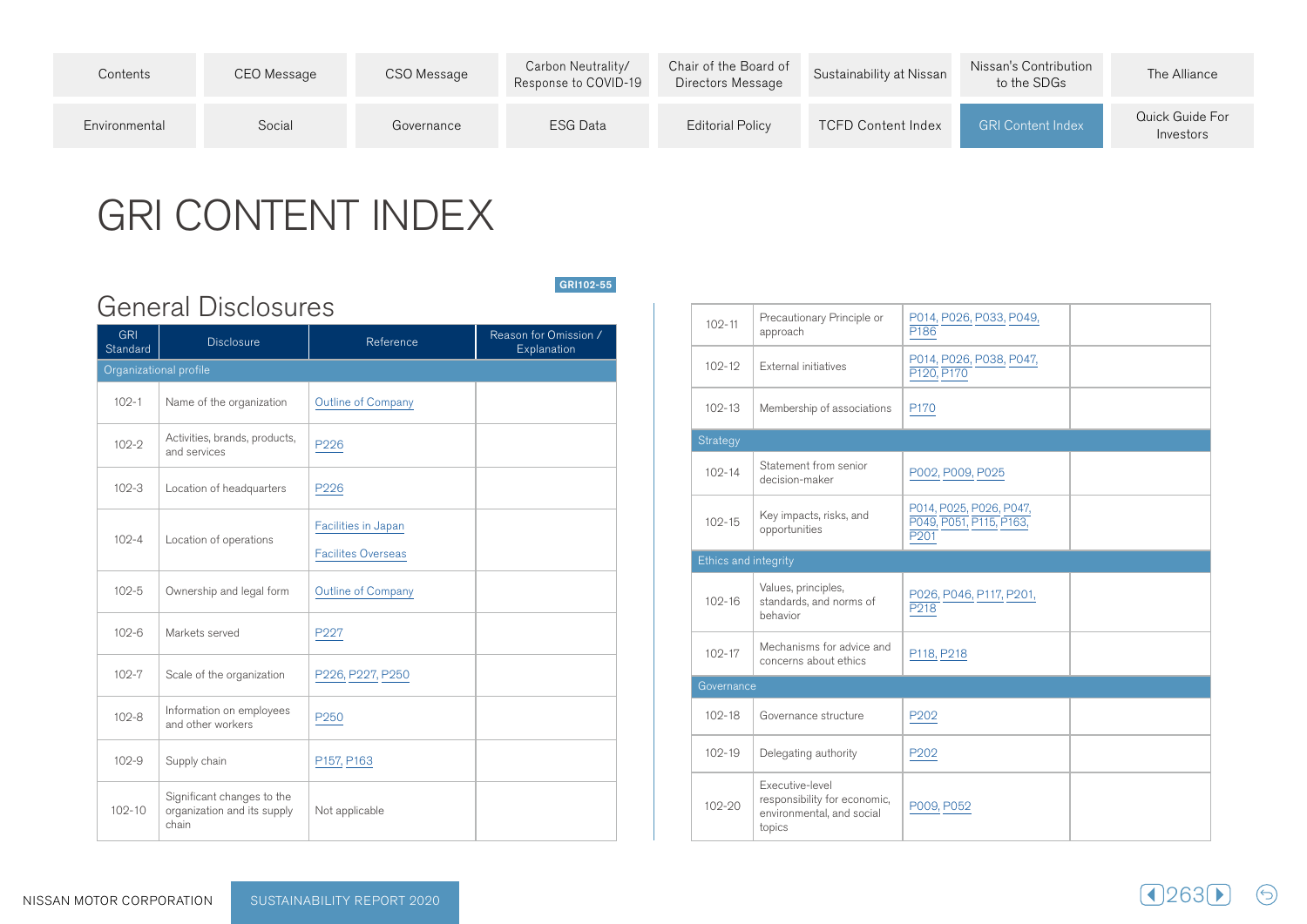| Contents      | CEO Message | CSO Message | Carbon Neutrality/<br>Response to COVID-19 | Chair of the Board of<br>Directors Message | Sustainability at Nissan  | Nissan's Contribution<br>to the SDGs | The Alliance                 |
|---------------|-------------|-------------|--------------------------------------------|--------------------------------------------|---------------------------|--------------------------------------|------------------------------|
| Environmental | Social      | Governance  | <b>ESG Data</b>                            | <b>Editorial Policy</b>                    | <b>TCFD Content Index</b> | <b>GRI Content Index</b>             | Quick Guide For<br>Investors |

| <b>GRI</b><br>Standard | <b>Disclosure</b>                                                              | Reference                                   | Reason for Omission /<br>Explanation |
|------------------------|--------------------------------------------------------------------------------|---------------------------------------------|--------------------------------------|
| $102 - 21$             | Consulting stakeholders on<br>economic, environmental,<br>and social topics    | P030                                        |                                      |
| 102-22                 | Composition of the highest<br>governance body and its<br>committees            | P201, P250, P256                            |                                      |
| 102-23                 | Chair of the highest<br>governance body                                        | P025, P202                                  |                                      |
| 102-24                 | Nominating and selecting<br>the highest governance<br>body                     | P <sub>202</sub>                            |                                      |
| 102-25                 | Conflicts of interest                                                          | P212                                        |                                      |
| 102-26                 | Role of highest governance<br>body in setting purpose,<br>values, and strategy | P033, P201                                  |                                      |
| 102-27                 | Collective knowledge of<br>highest governance body                             | P033, P256                                  |                                      |
| 102-28                 | Evaluating the highest<br>governance body's<br>performance                     | P025, P033, P202                            |                                      |
| 102-29                 | Identifying and managing<br>economic, environmental,<br>and social impacts     | P014, P036, P047, P054,<br>P120, P202, P213 |                                      |
| 102-30                 | Effectiveness of risk<br>management processes                                  | P213                                        |                                      |
| 102-31                 | Review of economic,<br>environmental, and social<br>topics                     | P033, P052, P054                            |                                      |
| 102-32                 | Highest governance<br>body's role in sustainability<br>reporting               | P033                                        |                                      |

| 102-33             | Communicating critical<br>concerns                               | P202, P213                              |  |
|--------------------|------------------------------------------------------------------|-----------------------------------------|--|
| 102-35             | Remuneration policies                                            | P <sub>202</sub>                        |  |
| 102-36             | Process for determining<br>remuneration                          | Corporate Governance<br>Report:P2, P033 |  |
| 102-37             | Stakeholders' involvement<br>in remuneration                     | Corporate Governance<br>Report:P2,      |  |
|                    | Stakeholder engagement                                           |                                         |  |
| 102-40             | List of stakeholder groups                                       | P030                                    |  |
| $102 - 41$         | Collective bargaining<br>agreements                              | P <sub>250</sub>                        |  |
| $102 - 42$         | Identifying and selecting<br>stakeholders                        | P030                                    |  |
| $102 - 43$         | Approach to stakeholder<br>engagement                            | P030                                    |  |
| $102 - 44$         | Key topics and concerns<br>raised                                | P030                                    |  |
| Reporting practice |                                                                  |                                         |  |
| $102 - 45$         | Entities included in the<br>consolidated financial<br>statements | P <sub>258</sub>                        |  |
| $102 - 46$         | Defining report content and<br>topic Boundaries                  | P258                                    |  |
| $102 - 47$         | List of material topics                                          | P026, P034, P120                        |  |
| $102 - 48$         | Restatements of<br>information                                   | P <sub>259</sub>                        |  |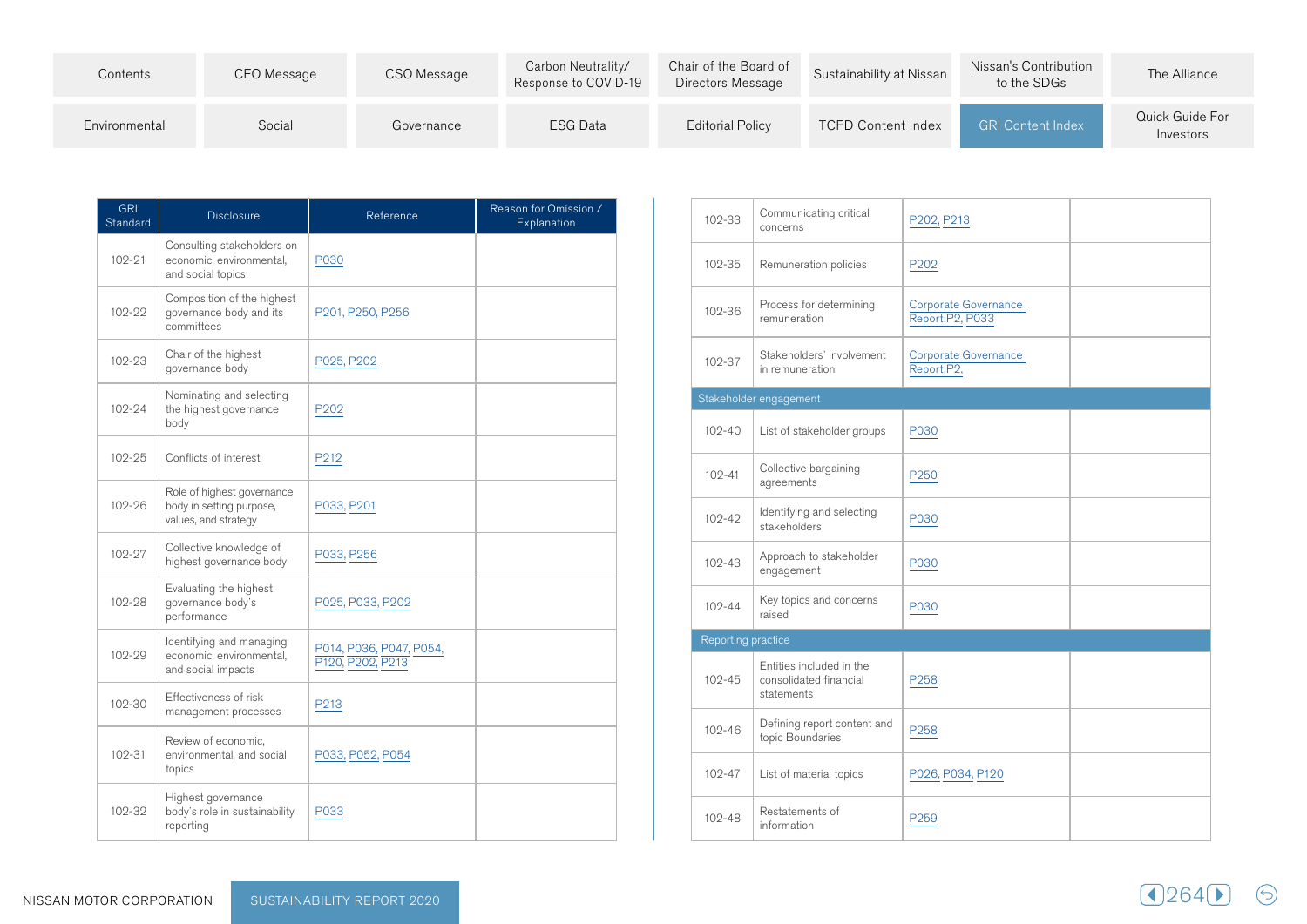| Contents      | CEO Message | CSO Message | Carbon Neutrality/<br>Response to COVID-19 | Chair of the Board of<br>Directors Message | Sustainability at Nissan  | Nissan's Contribution<br>to the SDGs | The Alliance                 |
|---------------|-------------|-------------|--------------------------------------------|--------------------------------------------|---------------------------|--------------------------------------|------------------------------|
| Environmental | Social      | Governance  | <b>ESG Data</b>                            | <b>Editorial Policy</b>                    | <b>TCFD Content Index</b> | <b>GRI Content Index</b>             | Quick Guide For<br>Investors |

| <b>GRI</b><br>Standard | <b>Disclosure</b>                                              | Reference                                                                                   | Reason for Omission /<br>Explanation |
|------------------------|----------------------------------------------------------------|---------------------------------------------------------------------------------------------|--------------------------------------|
| $102 - 49$             | Changes in reporting                                           | P074, P097, P100, P231,<br>P232, P233, P234, P240,<br>P242, P243, P244, P245,<br>P248, P250 |                                      |
| $102 - 50$             | Reporting period                                               | P <sub>258</sub>                                                                            |                                      |
| $102 - 51$             | Date of most recent report                                     | P <sub>258</sub>                                                                            |                                      |
| 102-52                 | Reporting cycle                                                | P <sub>259</sub>                                                                            |                                      |
| $102 - 53$             | Contact point for questions<br>regarding the report            | P <sub>259</sub>                                                                            |                                      |
| 102-54                 | Claims of reporting in<br>accordance with the GRI<br>Standards | P <sub>258</sub>                                                                            |                                      |
| $102 - 55$             | GRI content index                                              | P <sub>263</sub>                                                                            |                                      |
| 102-56                 | External assurance                                             | P102, P259                                                                                  |                                      |

## Economic

| <b>GRI</b><br>Standard | <b>Disclosure</b>                                     | Reference                                                              | Reason for Omission /<br>Explanation |
|------------------------|-------------------------------------------------------|------------------------------------------------------------------------|--------------------------------------|
|                        | GRI 103: Management Approach 2016                     |                                                                        |                                      |
| $103 - 1$              | Explanation of the material<br>topic and its Boundary | P014, P026, P047, P157,<br>P159, P161, P163, P186,<br>P201, P216       |                                      |
| $103-2$                | The management approach<br>and its components         | P026, P033, P034, P047,<br>P062, P157, P159, P161,<br>P163, P186, P201 |                                      |
| $103 - 3$              | Evaluation of the<br>management approach              | P026, P033, P034, P047,<br>P063, P159, P161, P163,<br>P <sub>189</sub> |                                      |

|                   | GRI 201: Economic Performance 2016                                                      |                                                      |  |
|-------------------|-----------------------------------------------------------------------------------------|------------------------------------------------------|--|
| $201 - 1$         | Direct economic value<br>generated and distributed                                      | P189, P254                                           |  |
| $201 - 2$         | Financial implications<br>and other risks and<br>opportunities due to<br>climate change | P014, P049, P051                                     |  |
| $201 - 3$         | Defined benefit plan<br>obligations and other<br>retirement plans                       | Financial Information as of<br>March 31, 2021 (P100) |  |
|                   | GRI 203 : Indirect Economic Impacts 2016                                                |                                                      |  |
| $203 - 1$         | Infrastructure investments<br>and services supported                                    | P014, P063, P186                                     |  |
| $203-2$           | Significant indirect<br>economic impacts                                                | P014, P063, P189, P254                               |  |
|                   | GRI 205 : Anti-corruption 2016                                                          |                                                      |  |
| $205 - 1$         | Operations assessed for<br>risks related to corruption                                  | P217                                                 |  |
| $205 - 2$         | Communication and<br>training about anti-<br>corruption policies and<br>procedures      | P218                                                 |  |
| GRI 207: Tax 2019 |                                                                                         |                                                      |  |
| $207-1$           | Approach to tax                                                                         | P223                                                 |  |
| $207-2$           | Tax governance, control,<br>and risk management                                         | P223                                                 |  |
| 207-3             | Stakeholder engagement<br>and management of<br>concerns related to tax                  | P223                                                 |  |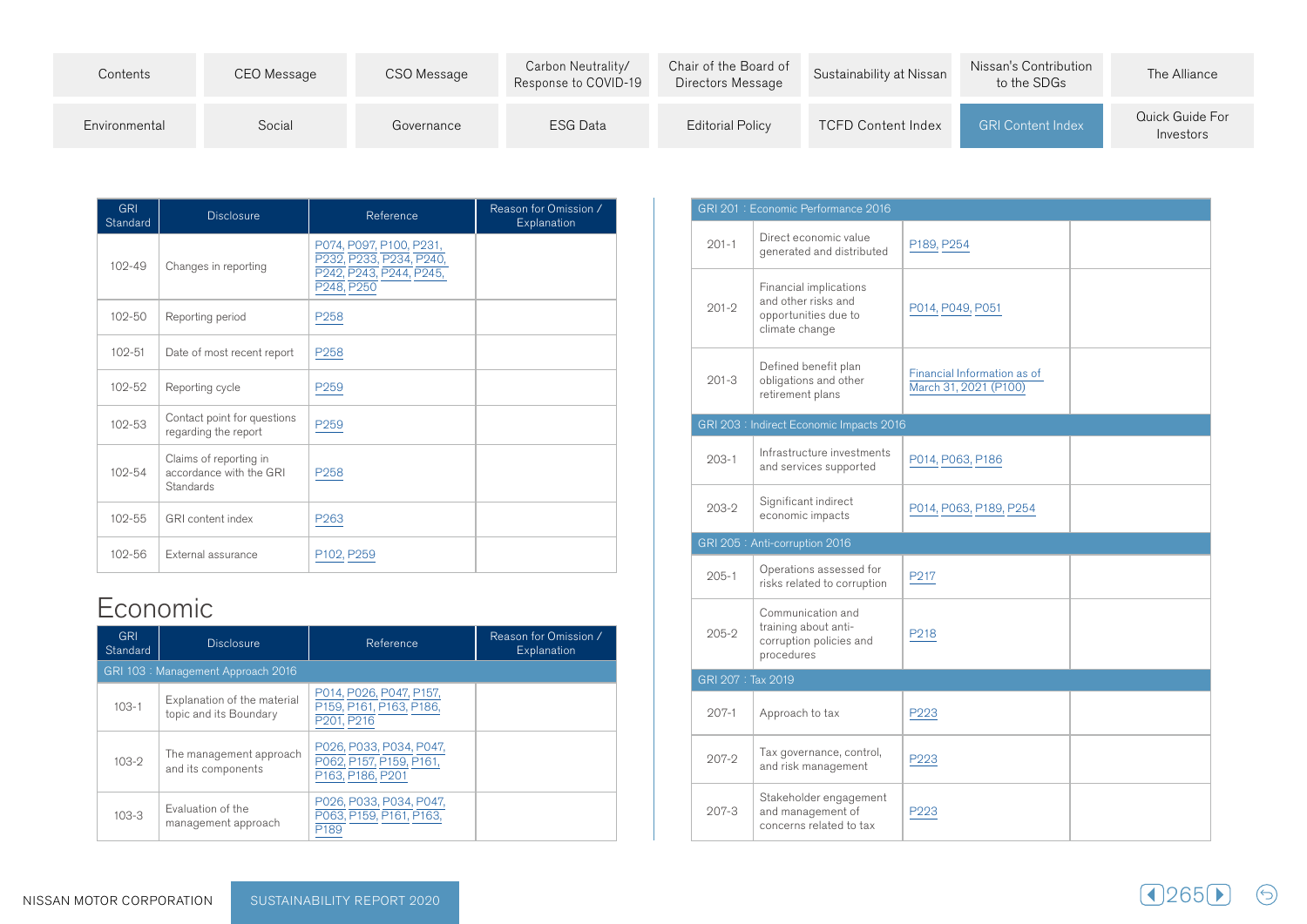| Contents      | CEO Message | CSO Message | Carbon Neutrality/<br>Response to COVID-19 | Chair of the Board of<br>Directors Message | Sustainability at Nissan  | Nissan's Contribution<br>to the SDGs | The Alliance                 |
|---------------|-------------|-------------|--------------------------------------------|--------------------------------------------|---------------------------|--------------------------------------|------------------------------|
| Environmental | Social      | Governance  | <b>ESG Data</b>                            | Editorial Policy                           | <b>TCFD Content Index</b> | <b>GRI Content Index</b>             | Quick Guide For<br>Investors |

## Environmental

| <b>GRI</b><br>Standard | <b>Disclosure</b>                                     | Reference                                                                    | Reason for Omission /<br>Explanation |
|------------------------|-------------------------------------------------------|------------------------------------------------------------------------------|--------------------------------------|
|                        | GRI 103: Management Approach 2016                     |                                                                              |                                      |
| $103 - 1$              | Explanation of the material<br>topic and its Boundary | P014, P047, P057, P059,<br>P069, P072, P084, P088,<br>P098                   |                                      |
| $103-2$                | The management approach<br>and its components         | P057, P059, P069, P072,<br>P073, P074, P084, P088,<br>P089, P099, P100, P104 |                                      |
| $103 - 3$              | Evaluation of the<br>management approach              | P063, P074, P086, P090,<br>P097, P100, P104                                  |                                      |
|                        | GRI 301: Materials 2016                               |                                                                              |                                      |
| $301 - 1$              | Materials used by weight or<br>volume                 | P248                                                                         |                                      |
| $301 - 2$              | Recycled input materials<br>used                      | P090, P241                                                                   |                                      |
| $301 - 3$              | Reclaimed products and<br>their packaging materials   | P090, P241                                                                   |                                      |
|                        | GRI 302: Energy 2016                                  |                                                                              |                                      |
| $302 - 1$              | Energy consumption within<br>the organization         | P074, P233, P234, P248                                                       |                                      |
| $302 - 2$              | Energy consumption<br>outside of the organization     | P074                                                                         |                                      |
| $302 - 3$              | Energy intensity                                      | P233, P234                                                                   |                                      |
| $302 - 4$              | Reduction of energy<br>consumption                    | P074, P233, P234                                                             |                                      |

| $302 - 5$ | Reductions in energy<br>requirements of products<br>and services                                                                                         | P063, P064, P072, P228 |                                                                          |
|-----------|----------------------------------------------------------------------------------------------------------------------------------------------------------|------------------------|--------------------------------------------------------------------------|
|           | GRI 303: Water 2018                                                                                                                                      |                        |                                                                          |
| $303 - 1$ | Interactions with water as a<br>shared resource                                                                                                          | P100, P244, P248       |                                                                          |
| $303-2$   | Management of water<br>discharge-related impacts                                                                                                         | P099                   | Information unavailable:<br>We have not collected<br>the data requested. |
| $303 - 3$ | Water withdrawal                                                                                                                                         | P <sub>244</sub>       |                                                                          |
| $303 - 4$ | Water discharge                                                                                                                                          | P244, P245             |                                                                          |
|           | GRI 304: Biodiversity 2016                                                                                                                               |                        |                                                                          |
| $304 - 1$ | Operational sites owned,<br>leased, managed in, or<br>adjacent to, protected<br>areas and areas of high<br>biodiversity value outside<br>protected areas | P112                   |                                                                          |
| $304 - 2$ | Significant impacts of<br>activities, products, and<br>services on biodiversity                                                                          | P112                   |                                                                          |
| $304 - 3$ | Habitats protected or<br>restored                                                                                                                        | P112                   |                                                                          |
| $304 - 4$ | <b>IUCN Red List species</b><br>and national conservation<br>list species with habitats<br>in areas affected by<br>operations                            | P112                   |                                                                          |
|           | GRI 305 : Emissions 2016                                                                                                                                 |                        |                                                                          |
| $305 - 1$ | Direct (Scope 1) GHG<br>emissions                                                                                                                        | P074, P232, P248       |                                                                          |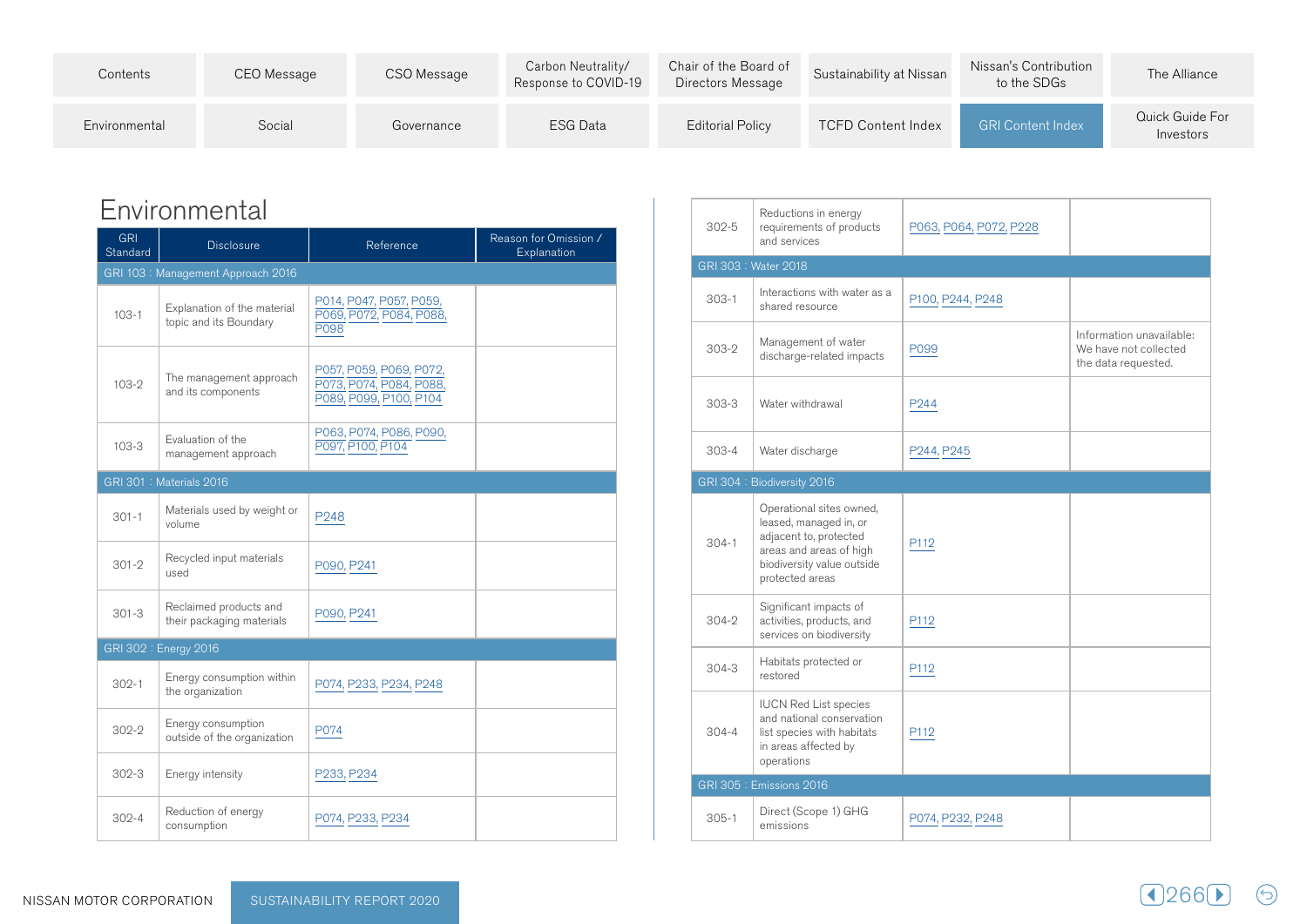| Contents      | CEO Message | CSO Message | Carbon Neutrality/<br>Response to COVID-19 | Chair of the Board of<br>Directors Message | Sustainability at Nissan  | Nissan's Contribution<br>to the SDGs | The Alliance                 |
|---------------|-------------|-------------|--------------------------------------------|--------------------------------------------|---------------------------|--------------------------------------|------------------------------|
| Environmental | Social      | Governance  | <b>ESG Data</b>                            | <b>Editorial Policy</b>                    | <b>TCFD Content Index</b> | <b>GRI Content Index</b>             | Quick Guide For<br>Investors |

| <b>GRI</b><br>Standard | <b>Disclosure</b>                                                                        | Reference              | Reason for Omission /<br>Explanation                                     |
|------------------------|------------------------------------------------------------------------------------------|------------------------|--------------------------------------------------------------------------|
| $305-2$                | Energy indirect (Scope 2)<br><b>GHG</b> emissions                                        | P074, P232, P248       |                                                                          |
| $305 - 3$              | Other indirect (Scope 3)<br><b>GHG</b> emissions                                         | P237                   |                                                                          |
| $305 - 4$              | GHG emissions intensity                                                                  | P074, P232             |                                                                          |
| $305 - 5$              | Reduction of GHG<br>emissions                                                            | P074, P086, P232       |                                                                          |
| $305 - 6$              | Emissions of ozone-<br>depleting substances<br>(ODS)                                     |                        | Information unavailable:<br>We have not collected<br>the data requested. |
| $305 - 7$              | Nitrogen oxides (NOx),<br>sulfur oxides (SOx),<br>and other significant air<br>emissions | P086, P090, P239, P248 |                                                                          |
|                        | GRI 306 : Effluents and Waste 2016                                                       |                        |                                                                          |
| $306-1$                | Water discharge by quality<br>and destination                                            | P100, P245, P248       |                                                                          |
| $306-2$                | Waste by type and disposal<br>method                                                     | P097, P242, P248       |                                                                          |
| $306-3$                | Significant spills                                                                       | P <sub>105</sub>       |                                                                          |
| $306 - 4$              | Transport of hazardous<br>waste                                                          | P <sub>239</sub>       |                                                                          |
| 306-5                  | Water bodies affected by<br>water discharges and/or<br>runoff                            |                        | Information unavailable:<br>We have not collected<br>the data requested. |

|           | GRI 307: Environmental Compliance 2016                                     |                  |  |  |  |  |  |
|-----------|----------------------------------------------------------------------------|------------------|--|--|--|--|--|
| $307 - 1$ | Non-compliance with<br>environmental laws and<br>regulations               | P <sub>105</sub> |  |  |  |  |  |
|           | GRI 308: Supplier Environmental Assessment 2016                            |                  |  |  |  |  |  |
| $308-1$   | New suppliers that<br>were screened using<br>environmental criteria        | P110, P157, P161 |  |  |  |  |  |
| 308-2     | Negative environmental<br>impacts in the supply chain<br>and actions taken | P <sub>110</sub> |  |  |  |  |  |

## Social

| <b>GRI</b><br>Standard   | <b>Disclosure</b>                                     | Reference                                                                                         | Reason for Omission /<br>Explanation |  |  |
|--------------------------|-------------------------------------------------------|---------------------------------------------------------------------------------------------------|--------------------------------------|--|--|
|                          | GRI 103: Management Approach 2016                     |                                                                                                   |                                      |  |  |
| $103 - 1$                | Explanation of the material<br>topic and its Boundary | P115, P117, P122, P124,<br>P136, P147, P148, P165,<br>P170, P172, P178, P186                      |                                      |  |  |
| $103-2$                  | The management approach<br>and its components         | P115, P118, P120, P124,<br>P136, P147, P148, P165,<br>P170, P173, P179, P186,<br>P <sub>187</sub> |                                      |  |  |
| $103 - 3$                | Evaluation of the<br>management approach              | P118, P120, P126, P138,<br>P143, P145, P148, P165,<br>P169, P173, P179, P189                      |                                      |  |  |
| GRI 401: Employment 2016 |                                                       |                                                                                                   |                                      |  |  |
| $401 - 1$                | New employee hires and<br>employee turnover           | P <sub>250</sub>                                                                                  |                                      |  |  |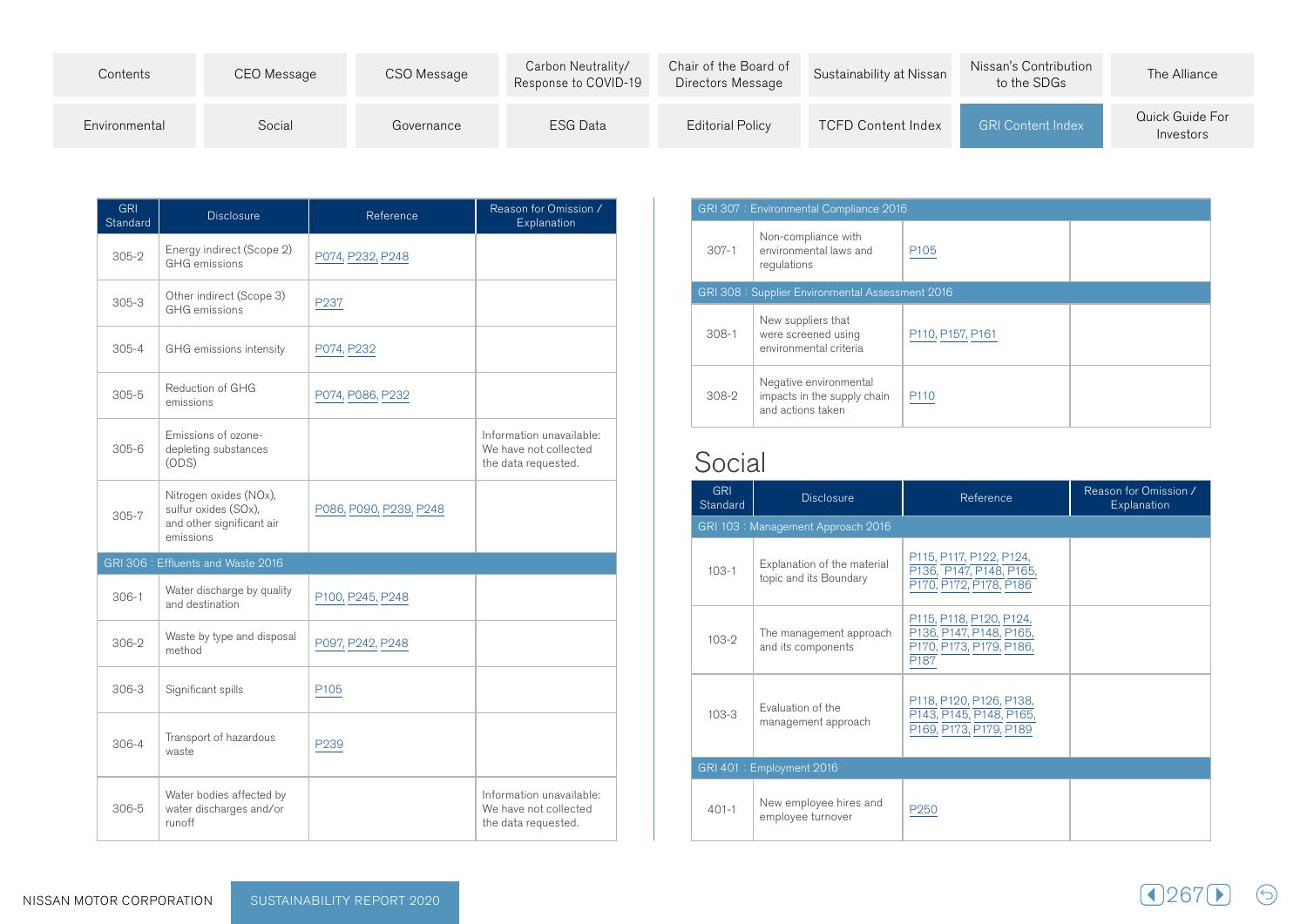| Contents      | CEO Message | CSO Message | Carbon Neutrality/<br>Response to COVID-19 | Chair of the Board of<br>Directors Message | Sustainability at Nissan  | Nissan's Contribution<br>to the SDGs | The Alliance                 |
|---------------|-------------|-------------|--------------------------------------------|--------------------------------------------|---------------------------|--------------------------------------|------------------------------|
| Environmental | Social      | Governance  | <b>ESG Data</b>                            | <b>Editorial Policy</b>                    | <b>TCFD Content Index</b> | <b>GRI Content Index</b>             | Quick Guide For<br>Investors |

| <b>GRI</b><br>Standard | <b>Disclosure</b>                                                                                                         | Reference        | Reason for Omission /<br>Explanation                                                                                                                                  |  |  |  |  |  |
|------------------------|---------------------------------------------------------------------------------------------------------------------------|------------------|-----------------------------------------------------------------------------------------------------------------------------------------------------------------------|--|--|--|--|--|
|                        | GRI 402: Labor/Management Relations 2016                                                                                  |                  |                                                                                                                                                                       |  |  |  |  |  |
| $402 - 1$              | Minimum notice periods<br>regarding operational<br>changes                                                                | P <sub>250</sub> |                                                                                                                                                                       |  |  |  |  |  |
|                        | GRI 403: Occupational Health and Safety 2018                                                                              |                  |                                                                                                                                                                       |  |  |  |  |  |
| $403 - 1$              | Occupational health and<br>safety management system                                                                       | P179             |                                                                                                                                                                       |  |  |  |  |  |
| $403 - 2$              | Hazard identification, risk<br>assessment, and incident<br>investigation                                                  | P179, P180       | As we are currently<br>transitioning to a more<br>comprehensive approach<br>to frequency rate<br>aggregation, this report<br>contains only Japan's<br>domestic rates. |  |  |  |  |  |
| $403 - 3$              | Occupational health<br>services                                                                                           | P179, P180       |                                                                                                                                                                       |  |  |  |  |  |
| $403 - 4$              | Worker participation,<br>consultation, and<br>communication on<br>occupational health and<br>safety                       | P178, P179       |                                                                                                                                                                       |  |  |  |  |  |
| 403-5                  | Worker training on<br>occupational health and<br>safety                                                                   | P <sub>180</sub> |                                                                                                                                                                       |  |  |  |  |  |
| $403 - 6$              | Promotion of worker health                                                                                                | P179, P180       |                                                                                                                                                                       |  |  |  |  |  |
| 403-7                  | Prevention and mitigation<br>of occupational health<br>and safety impacts<br>directly linked by business<br>relationships | P <sub>180</sub> |                                                                                                                                                                       |  |  |  |  |  |
| 403-9                  | Work-related injuries                                                                                                     | P <sub>180</sub> |                                                                                                                                                                       |  |  |  |  |  |

|           | GRI 404 : Training and Education 2016                                                                                   |                                 |                                 |
|-----------|-------------------------------------------------------------------------------------------------------------------------|---------------------------------|---------------------------------|
| $404 - 1$ | Average hours of training<br>per year per employee                                                                      | P169, P254                      |                                 |
| $404 - 2$ | Programs for upgrading<br>employee skills and<br>transition assistance<br>programs                                      | P <sub>165</sub>                |                                 |
| 404-3     | Percentage of employees<br>receiving regular<br>performance and career<br>development reviews                           | P <sub>165</sub>                |                                 |
|           | GRI 405: Diversity and Equal Opportunity 2016                                                                           |                                 |                                 |
| $405 - 1$ | Diversity of governance<br>bodies and employees                                                                         | P126, P201, P250, P251,<br>P256 |                                 |
| $405 - 2$ | Ratio of basic salary and<br>remuneration of women to<br>men                                                            | P <sub>250</sub>                |                                 |
|           | GRI 406 : Non-discrimination 2016                                                                                       |                                 |                                 |
| $406 - 1$ | Incidents of discrimination<br>and corrective actions taken                                                             | P118, P120, P122, P159,<br>P170 | No report applicable to<br>2020 |
|           | GRI 407: Freedom of Association and Collective Bargaining 2016                                                          |                                 |                                 |
| $407 - 1$ | Operations and suppliers in<br>which the right to freedom<br>of association and collective<br>bargaining may be at risk | P118, P120, P159                | No report applicable to<br>2020 |
|           | GRI 408 : Child Labor 2016                                                                                              |                                 |                                 |
| $408 - 1$ | Operations and suppliers at<br>significant risk for incidents<br>of child labor                                         | P118, P120, P159                | No report applicable to<br>2020 |

 $\bigodot$